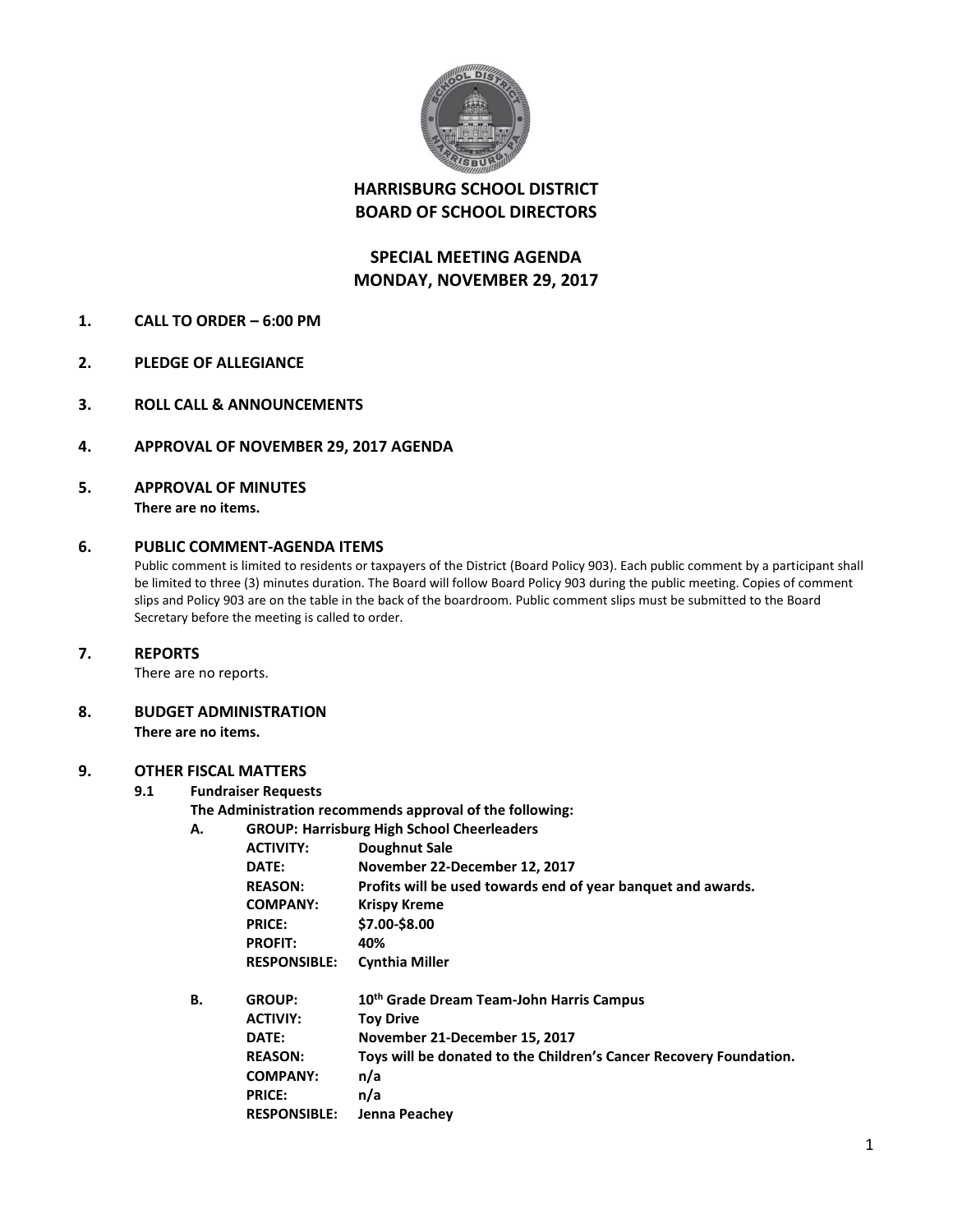## **9. OTHER FISCAL MATTERS**

- **9.2 Appointment of \_\_\_\_\_\_\_\_\_\_\_\_\_\_\_\_ as counsel for labor negotiations**
- **9.3 Appraisals of Woodward Property**

#### **10. PERSONNEL ACTIONS**

- **11. POLICY** There are no items.
- **12. PROGRAMS There are no items.**

#### **13. PUBLIC COMMENT-NON-AGENDA ITEMS**

Public comment is limited to residents or taxpayers of the District (Board Policy 903). Each public comment by a participant shall be limited to three (3) minutes duration. The Board will follow Board Policy 903 during the public meeting. Copies of comment slips and Policy 903 are on the table in the back of the boardroom. Public comment slips must be submitted to the Board Secretary before the meeting is called to order

#### **14. ADJOURNMENT**